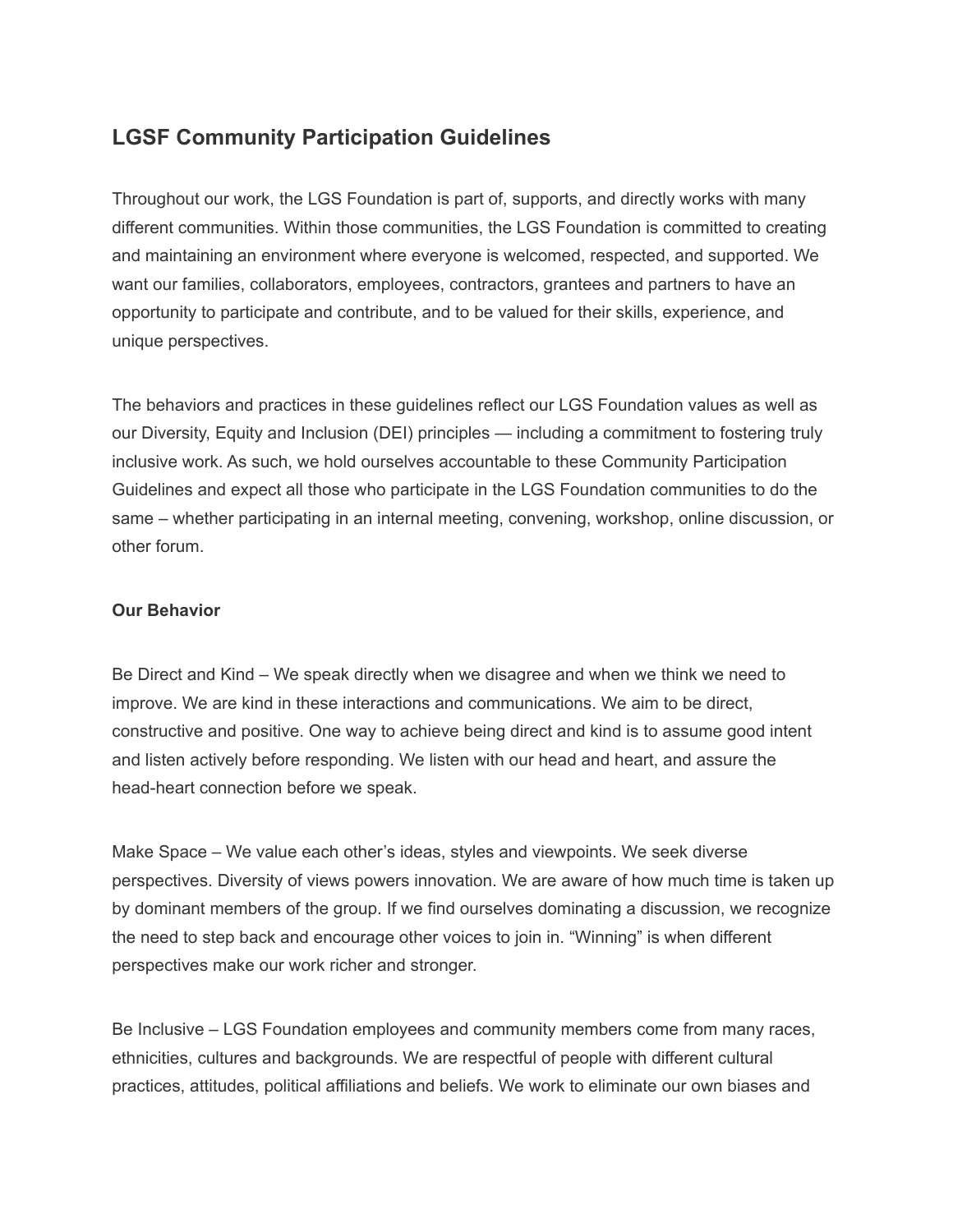prejudices. We think of others' needs from their point of view. We create an environment where we can bring our whole self to our work – our professional self as well as much of our personal self as we each desire.

Take Responsibility & Stay Curious – We assume best intentions and take responsibility for our impact. We are aware of how intense interactions may affect other people. We do our best to stay curious and ask questions, and are open to the fact that we may not have all the information. If we have harmed someone through our words or actions, we listen carefully, apologize sincerely, and correct the behavior going forward.

Bring Solutions & Lead by Example – Our words and actions matter. By matching our actions with our words, we become examples others want to follow. When frustrations arise, we see it as our responsibility to be part of creating solutions. We design our community and our work for positive behavior and hold others accountable.

## **Behavior That Will Not Be Tolerated**

Personal Attacks – Conflicts will inevitably arise, but frustration should never turn into a personal attack. It is not okay to insult, demean or belittle others. Attacking someone for their opinions, beliefs and ideas is not acceptable. This includes sustained "talking over" or "heckling" of speakers.

Derogatory Language – Hurtful or harmful language, or using vulgar, discriminating, intimidating, threatening or harassing language is not acceptable. Using derogatory language based on someone's race, color, religion, national origin, age, sex, marital status, ancestry, physical or mental disability, veteran status, gender identity, sexual orientation, or any other protected class will not be tolerated. If you're unsure if a word is derogatory, don't use it.

Sexual Attention or Unwelcome Physical Contact – Sexual attention or unwelcome physical contact is not acceptable. This includes sexualized comments, jokes or imagery in interactions, communications or written materials, as well as inappropriate touching or sexual advances.